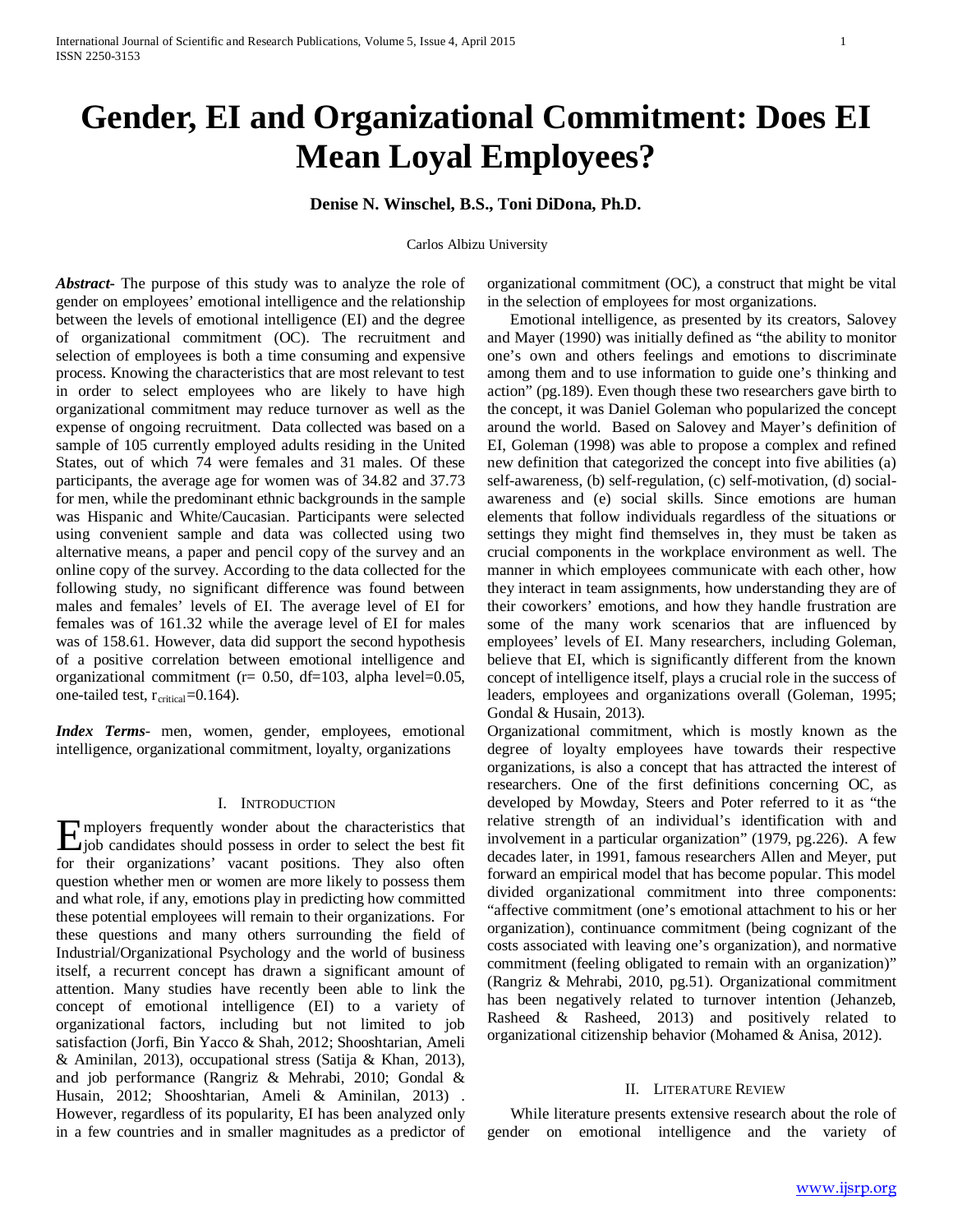organizational factors it correlates with, little research has been done about its possible linkage with organizational commitment. Jorfi, Bin Yacco and Shah (2012) for example, conducted a research study that focused on examining the role of gender in emotional intelligence and its relationship with communication effectiveness and job satisfaction (Jorfi et al., 2012). The study, which included 120 managers and employees of a university in Iran yielded results that concluded that women as compared to their male colleagues, had higher levels of EI. Jorfi et al. (2012) theorized that because of a natural instinct sometimes shaped by society and cultural norms, women are generally more responsible and concerned about people than men. In addition, even though researchers did not find a direct relationship between EI, communication effectiveness and job satisfaction, they were able to identify EI's possible catalyst's effects on both variables. Low levels of emotional intelligence, on the contrary, have been found to be directly correlated with occupational stress (Satija & Khan, 2013). According to this study conducted over 150 employees, emotional intelligence was proven to be statistically correlated with the levels of stress employees perceive at their jobs and how likely they are to be negatively affected by it (Satija & Khan, 2013).

 In 2011, Quader also conducted a study in Asia to compare gender roles on emotional intelligence levels but focusing on its impact on preferable leadership styles. The researcher, whose hypothesis was consistent with that of Jordi et.al (2012) was able to recognize two areas of EI in which women were more likely to distinguish themselves from men. Using Weisinger's Questionnaire on Emotional Intelligence at work, which focuses on the five components of EI, Quader (2011) concluded that women showed higher levels of EI only in two interpersonal factors: relating well and emotional mentoring. Men and women's mean scores showed no significant difference among the first three components of EI: self-awareness, managing emotions, and self-motivation (Quader, 2011). In addition, a significant correlation was identified between EI's selfawareness, self-motivation and emotional mentoring components, and the transactional leadership style (Quader, 2011).

 In addition to studies comparing men and women's levels of emotional intelligence, literature presents valuable data comparing emotional intelligence and intelligence quotient in regards to job performance. Gondal and Husain (2013) conducted a quantitative cross sectional study on 300 individuals employed at diverse telecommunication organizations in Pakistan, and were able to conclude that IQ itself is not significantly related to job performance. Researchers, however, found EI to be highly correlated with job performance, which led them to identify EI as a much powerful element to predict employee's performance than the commonly used element of IQ (Gondal & Husain, 2013). A structured questionnaire was the primary method of data collection for this study with response rate of 94%. According to Gondal and Husain (2013) the ability of employees to use emotions in the workplace is more likely to predict organizational success and outcome achievement than intelligence quotient by itself.

 Rangriz and Mehrabi (2010) and Shooshtarian et al. (2013) also examined emotional intelligence's impact on employees' performance and organizational commitment in Iran. Rangriz and Mehrabi were also interested in discovering if a significant relationship between manager's emotional intelligence and employee's organizational commitment/performance existed. Their results, as consistent with previous research on this matter, rejected the hypothesis that managers' EI influences employees' OC. However, their findings, as well as those of Shooshtarian et al. (2013) stated that EI and job performance were significantly correlated, and that a positive relationship was also observable between individuals' emotional intelligence and organizational commitment (Rangriz & Mehrabi, 2010).

 On 2011, Ashkan Khalilli, faculty member of the Multimedia University in Malaysia, also conducted a study to examine the relevance of emotional intelligence on organizational commitment in small and medium enterprise in private sector of Iran. Khalili (2011) used questionnaires based on Goleman's concept of EI, and Allen and Meyer model of OC for his methodology. His sample was of 142 participants and the results concluded that overall emotional intelligence is positively and significantly related to organizational commitment (Khalili, 2011). Khalili (2011) particularly found that self-management and social awareness showed the highest relationship to EI, while self-awareness and relationship management, even though a small relationship existed, was not relevant enough to be considered of worth.

 On 2003, Humphreys, Weyant and Sprague, researchers of the Eastern New Mexico University analyzed the role of emotional intelligence and practical intelligence within the relationship of leaders and followers on organizational commitment. Their study, which was conducted over 213 employees (leaders and followers included) of a small regional center located in the Southern United States, revealed a parameter very similar to that of Rangriz & Mehrabi (2010). Even though one could hypothesize that emotional and practical intelligent leaders influence the degree of commitment their followers possess to their organization, research rejected this hypothesis (Humphreys et al., 2003). Data presented by this study, regardless of the insignificant correlation shown between these variables, surprisingly indicated that an inverse relationship did exist between the discussed variables (Humphreys et al., 2003). The main hypothesis of these researches was not accepted, however, their study was able to reveal that emotional and practical intelligence in individual followers was significantly correlated to the degree of commitment they had towards their respective organization (Humphreys et al., 2003). On the basis of the data attained, the researchers discussed potential benefits of testing applicants' EI as a selection tool to forecast organizational commitment. Nonetheless, Humphreys et al. (2003) warned the scientific society that using an instrument to measure a person in the abstract rather than focusing on the right person for the job could lead to legal issues. They suggested further studies on this matter.

 In 2012, Catherine Chovwen of the University of Ibadan in Nigeria conducted a study that had as a major purpose finding predictors of organizational commitment in factory employees. Chovwen (2012) used a sample of 200 randomly selected employees from the well-known Coca-Cola Company. The study analyzed three factors as predictors of organizational commitment: work climate, emotional intelligence and selfefficacy (Chovwen, 2012). Chovwen (2012) was interested in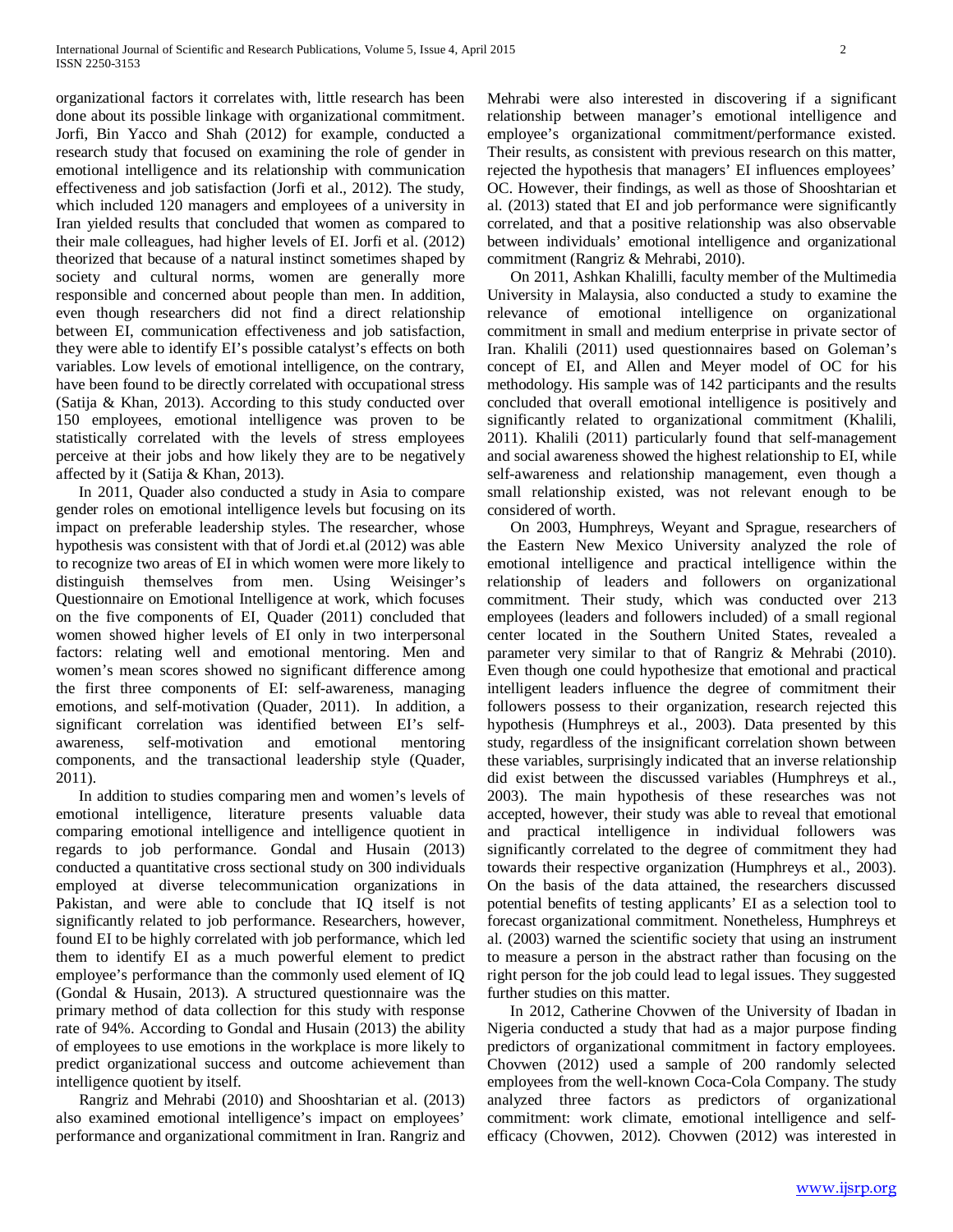finding the independent relationship each variable had with organizational commitment. Chovwen (2012) focused first on studying the effects of favorable vs. unfavorable working climates on OC and the study's results indicated that those employees with perceived unfavorable working climate, showed higher levels of organizational commitment than those with perceived favorable working climate. Consequently, after analyzing her two remaining variables; emotional intelligence and self-efficacy, Chovwen (2012) was able to discover that employees with higher levels of EI, regardless of their perceived working climate, showed higher levels of organizational commitment. Such results provided vast evidence that, even in the presence of powerful extraneous variables, emotional intelligence was still a stronger determinant of organizational commitment.

 As discussed on the introduction of this research study, even though emotional intelligence is a popular concept in the field of Industrial/Organizational Psychology and has been widely studied for a variety of significant factors, little investigation has been recently conducted in the United Sates to analyze its correlation with organizational commitment.

## III. METHODS

## **Participants**

 The sample for this study was composed of 105 currently employed individuals over the age of 18 residing in United States of America. Of the 105 participants 74 were women and 31 men,  $M_{\text{age}}$ =35.66 and age range: 67-18. The sample was predominantly Hispanic (70%) and well educated with 30 participants who held a bachelor's degree and 37 participants possessing a masters or doctoral degree (see Table 1, Table 2 & Figure 1, for detailed demographics). Participants were selected using convenient sampling and they were not compensated for their participation. Participants had the choice to answer either through an online copy of the survey  $(N=85)$  or on a paper and pencil survey (N=20). All participants were assured that data collected was anonymous and no identifying information was collected.

## **Instrumentation**

 The instrument chosen for data collection was a survey constructed by the researchers of this study. Survey development came directly from the variables of interests' most recognized and validated definitions. The survey was divided in two parts: part (1), constructed to collect demographic data such as gender, age, ethnicity, level of education, length of employment, level of employment and employment status; and part (2), constructed to analyze the variables emotional intelligence and organizational commitment (see Appendix B for complete survey).

 To measure EI, the questionnaire presented items based on Goleman's concept of Emotional Intelligence (1998). Statements 1, 6, 11, 16, 21, 26, 31 and 36 were designed to measure selfawareness. Statements 2, 7, 12, 17, 22, 27, 32 and 37 were designed to measure self-regulation. Self-motivation was measured by items 3, 8, 13, 18, 23, 28, 33 and 38. In addition, social-awareness was measured by statements 4, 9, 14, 19, 24, 29, 34 and 39. Finally, items 5, 10, 15, 20, 25, 30, 35 and 40 measured social skills.

 To measure OC, participants had to answer questions adapted from Allen and Meyer's definition of organizational commitment (1991). Items 41, 44, 47, 50 and 53 were intended to measure affective commitment. Items 42, 45, 48, 51 and 54 were intended to measure continuance commitment and items 43, 46, 49, 52 and 55 normative commitment.

 Participants responded to the survey on a 5-point Likert Scale where 1 represented completely true, and 5 completely false. The selection of the lower numbers on the scale indicated higher levels of EI or OC. Items 11, 14, 15, 18, 20, 22, 23, 26, 27, 31, 32, 33, 34, 37, 51, 53, and 54 were reverse scored in order to reduce response bias.

## **Informed Consent**

 The informed consent form was responsible of explaining the importance of the participants' collaboration in the study, while assuring them that any information provided was going to be kept completely anonymous, and no one, except for the researcher would have access to it. It also specified that their participation was voluntary and no compensation was going to be provided for their collaboration. The informed consent also delineated that there were no known risks associated with the study as well as the potential benefits to participants. In case the participants needed further clarification in any matter related to the study they were advised to contact the researchers to certify that sufficient aid was provided in order to prevent undesired confusion or eliminate possible concerns (see Appendix A for informed consent).

## **Procedure**

 Participants were contacted either in person or via online means. Participants contacted in person were approached by the researchers at settings with high traffic of individuals such as malls, stores, universities, and restaurants. In addition, the researchers contacted individuals utilizing the online service provided by www.surveymonkey.com.

 Once the participants read and agreed to the terms in the informed consent, they were allowed to complete the assessment. The surveys collected in person were put on a manila envelope and stored on a key-locked cabinet at the researchers' office. Data will be kept in storage for a period of 5 years after research completion.

## IV. RESULTS

 The survey research design utilized in this study resembled the methodology used in previous research (e.g., Khalili, 2011). The author of this study identified three variables for analysis: gender, emotional intelligence and organizational commitment.

To analyze if a significant difference existed between male and female's level of emotional intelligence, an independent sample t-test was utilized (gender identified as the independent variable and emotional intelligence as the dependent variable). The researcher of this study hypothesized  $H_1$ : a significant difference exists between men and women's levels of emotional intelligence. With t statistic  $\langle$  teritical (.81 $\langle$ 1.67) and p value  $\rangle$ a  $(0.21>0.05)$ , results did not support H<sub>1</sub>, men and women did not seem to possess significantly different levels of emotional intelligence (see Table 3).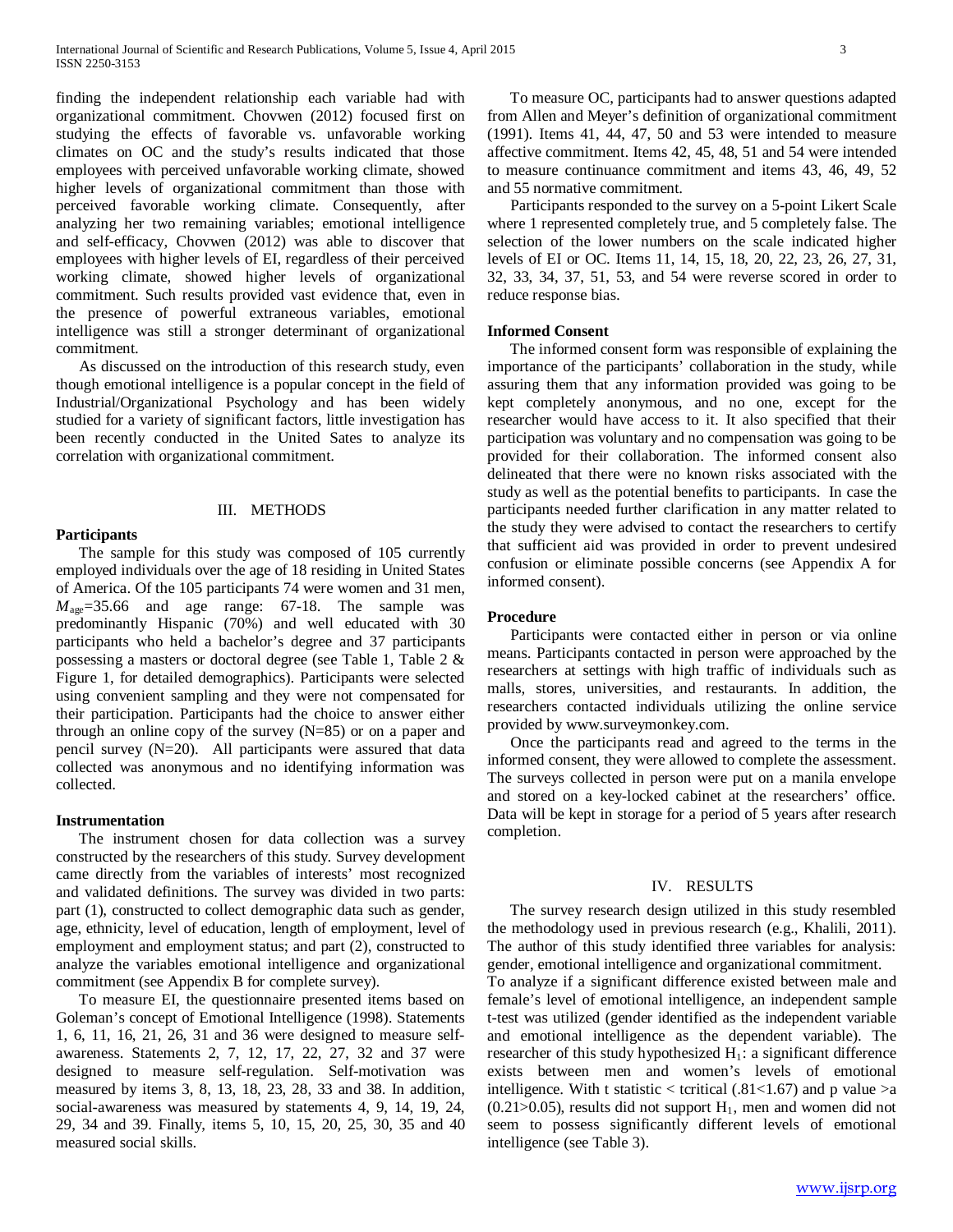For the second hypothesis, emotional intelligence was identified as the independent variable and organizational commitment as the dependent variable. A statistical analysis of Pearson correlation test was run to test the hypothesis,  $H_2$ : There is a positive correlation between EI and OC. With results  $r = 0.50$ and  $r_{critical}$  of 0.164 (df=103, alpha level=0.05, one-tailed test), the decision was to reject  $H_0$ . Data revealed that a positive relationship existed between the variables of emotional intelligence and organizational commitment.

## V. DISCUSSION

 The author of this study hypothesized that men and women have significantly different levels of emotional intelligence and that, emotional intelligence overall has a positive relationship with organizational commitment. Only the second hypothesis was supported by the findings of the study.

 In regards to the relationship between gender and emotional intelligence, the findings were expected to be similar to the ones presented by Jorfi et al. (2012) and Quader (2011), but data failed to yield similar results. This may be due to the unequal cell sizes of the two groups since the participants in the study were predominantly female  $(N=74)$  and men were underrepresented  $(N=30)$  in the sample.

 However, data did support the hypothesis that a correlation exists between the emotional intelligence of employees and their degree of organizational commitment. These findings were consistent with several previous studies including: Covwen (2012), Humphreys et al. (2003), Khalili (2011), and Rangriz and Mehrabi, (2010). Findings suggest that employers who emphasize on hiring or training employees to reach high levels of emotional intelligence could be able to have lower percentages of turnover rates and higher percentages of loyal individuals who desire to stay within the organization (e.g., Humphreys et al., 2003).

 This study does contain certain limitations. Due to time and financial constraints, the sample was conveniently chosen, which impacts the generalizability of the findings and could have impacted the reliability of the results. In addition, it is important to note that the sample size of participants of both genders was not equal. Finally, it must be taken into consideration that the instrument used was created for this study and although it has face validity it was not empirically validated.

 Regardless of its limitations, the data collected is expected to contribute to scientific knowledge by emphasizing the importance of EI in employees as a potential predictor of organizational commitment. In addition, the study could provide important elements to consider for the development of successful training programs.

#### **REFERENCES**

- [1] Chovwen, C. (2012). Predictors of organizational commitment in factory employees. Ife Psychologia, 20(2), 184-191.
- [2] Goleman, D. (1995). Emotional intelligence. New York: Bantam Books.
- [3] Goleman, D. (1998). Working with emotional intelligence. New York: Bantam Books.
- [4] Gondal, U., & Husain, T. (2013). A Comparative Study of Intelligence Quotient and Emotional Intelligence: Effect on Employees' Performance.

192.ip.secureserver.net:2060/eds/pdfviewer/pdfviewer?sid=db40d9fe-738d-44d5-8617-5fdbddc76839%40sessionmgr13&vid=15&hid=7

- [5] Humphreys, J. H, Weyant, L. E., & Sprague, R. D. (2003).Organizational commitment: the roles of emotional and practical intellect within the leader/follower dyad. Journal of Business and Management, 9(2) 189-209. Retrieved from
- [6] http://ezproxy.fau.edu/login?url=http://search.proquest.com.ezproxy.fau.edu /docview/211508857?accountid=10902
- [7] Jehanzeb, K., Rasheed, A., & Rasheed, M. F. (2013). Organizational Commitment and Turnover Intentions: Impact of Employee's Training in Private Sector of Saudi Arabia. International Journal Of Business & Management, 8(8), 79-90. doi:10.5539/ijbm.v8n8p79
- [8] Jorfi, H., Bin Yacco, H. F., Shah, I. M. (2012). Role of gender in emotional intelligence: relationship among emotional intelligence, communication effectiveness, and job satisfaction. International Journal of Management, 29(4), 590-597. Retrieved from http://ezproxy.fau.edu/login?url=http://search.proquest.com.ezproxy.fau.edu /docview/1267124063?accountid=10902
- [9] Khalili, A. (2011). Examining the relevance of emotional intelligence and organizational commitment among employees of small and medium enterprise in private sector. International Journal of Business and Management, 6(12), 180-194. doi:10.5539/ijbm.v6n12p180
- [10] Quader, M. S. (2011). Leadership style and emotional intelligence: a gender comparison. Annamalai International Journal of Business and Research. 3(1), 1-23.
- [11] Rangriz, H., Mehrabi, J. (2010). The relationship between emotional intelligence, organization commitment and employees' performance in Iran. International Journal of Business and Management, 5(8), 50-56. Retrieved from http://ezproxy.fau.edu/login?url=http://search.proquest.com.ezproxy.fau.edu /docview/821817513?accountid=10902
- [12] Meyer, J. P., & Allen, N. J. (1991). A three-component conceptualization of organizational commitment. Human Resource Management Review, 1(1), 61-89. Retrieved from http://iag\_puc\_2007.msimoes.dyndns.org:10080/textos/Administracao/AD M\_2825-Organizacoes/artigos/meyer%20e%20allen.pdf
- [13] Mohamed, M., & Anisa, H. H. (2012). Relationship Between Organizational Commitment and Organizational Citizenship Behavior. IUP Journal Of Organizational Behavior, 11(3), 7-22. Retrieved from http://ip-50-63-173-192.ip.secureserver.net:2060/eds/pdfviewer/ pdfviewer?sid =ef4cf6d8-e968-4334-aa1c-2c4d88572f5c%40sessionmgr114&vid  $=8$ &hid $=16$
- [14] Mowday, R.T., Steers, R.M, & Porter, L.W. (1979). The measure of organizational commitment. Journal of vocational behavior, 14, 224-247.
- [15] Salovey, P., & Mayer, J.D. (1990). Emotional Intelligence. Imagination, Cognition and Personality, 1, 185-211.
- [16] Satija, S., & Khan, W. (2013). Emotional Intelligence as Predictor of Occupational Stress among Working Professionals. Aweshkar Research Journal, 15(1), 79-97. Retrieved from http://ip-50-63-173-Journal,  $15(1)$ ,  $79-97$ . Retrieved from 192.ip.secureserver.net:2060/eds/pdfviewer/pdfviewer?sid=db40d9fe - 738d-44d5-8617-5fdbddc76839%40sessionmgr13&vid=17&hid=7
- [17] Shooshtarian, Z., Ameli, F., & Aminilari, M. (2013). The Effect of Labor's Emotional Intelligence on Their Job Satisfaction, Job Performance and Commitment. Iranian Journal Of Management Studies, 6(1), 29-45. Retrieved from http://ip-50-63-173-192.ip.secureserver.net:2060/eds/pdfviewer/pdfviewer?sid=db40d9fe-738d-44d5-8617-5fdbddc76839%40sessionmgr13&vid=20&hid=102

#### **AUTHORS**

**First Author** – Denise N. Winschel, Master of Industrial Organizational Psychology

**Second Author** – Toni DiDona, Ph.D., Associate Professor at Carlos Albizu University, Miami, FL.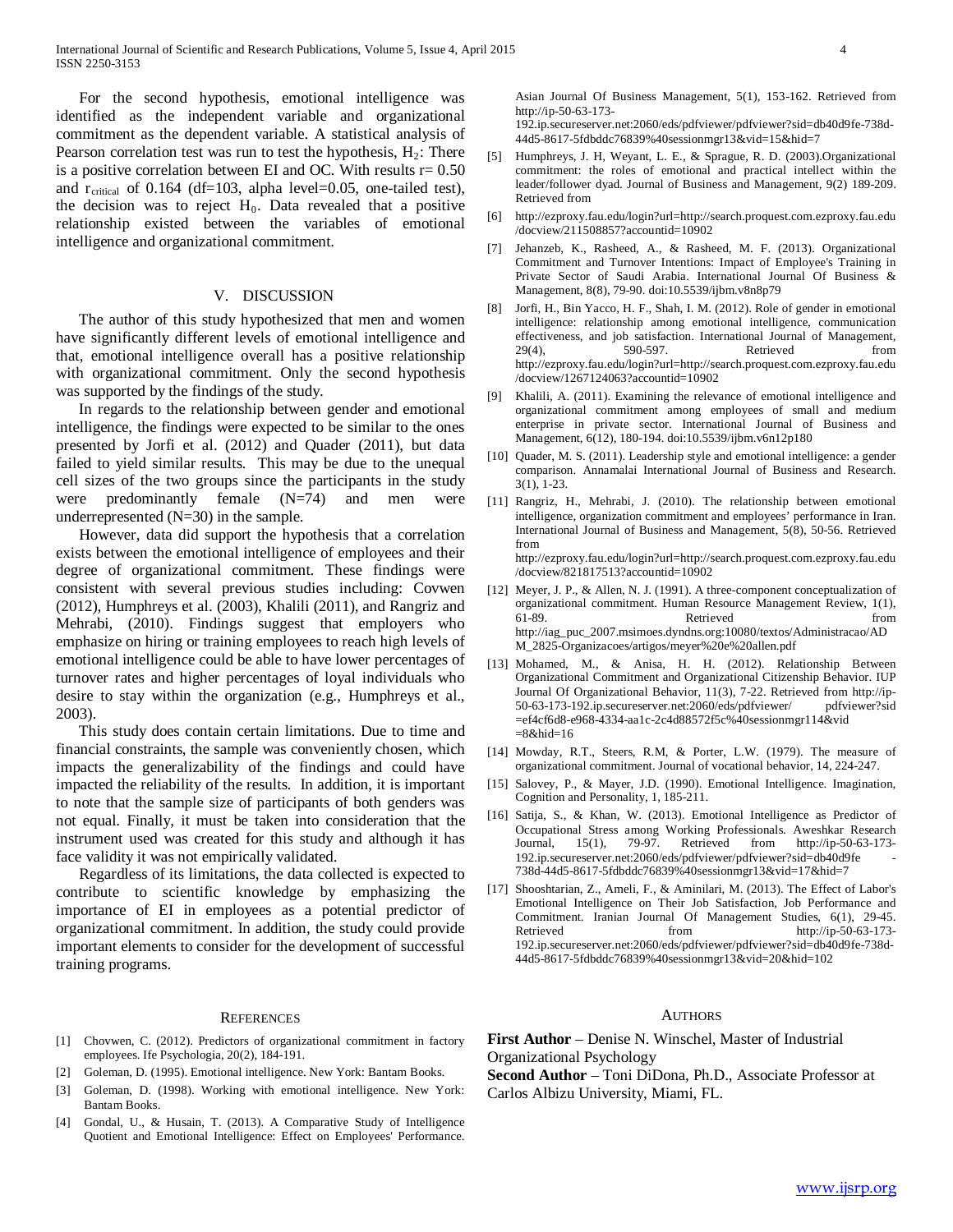## **Correspondence Author** – Denise Winschel at

[dwinschel947@sunmail.albizu.edu](mailto:dwinschel947@sunmail.albizu.edu) or Dr.Toni DiDona at [tdidona@albizu.edu](mailto:tdidona@albizu.edu)

## Table 1

*Participants Age* 

| <b>Age Analysis</b> | <b>Females</b> | <b>Males</b> |
|---------------------|----------------|--------------|
| mean                | 34.82          | 37.73        |
|                     | 46             | 49           |
| range<br>sdev       | 12.04          | 13.07        |
| variance            | 144.89         | 170.75       |
| max score           | 67             | 67           |
| min score           | 20             | 18           |

*Note*. Not all of the participants reported their age, scores were adjusted to N=104 (females N=74, males N=30). Table 2

*Participants Ethnicity* 

| <b>ETHNICITY</b>              | Percentage    |
|-------------------------------|---------------|
| <b>WHITE/CAUCASIAN</b>        | 15            |
| <b>HISPANIC</b>               | 71            |
| <b>BLACK/AFRICAN AMERICAN</b> | 1             |
| <b>NATIVE AMERICAN</b>        | 0             |
| <b>ASIAN/PACIFIC ISLANDER</b> | 0             |
| <b>OTHER</b>                  | $\mathcal{P}$ |
| <b>SKIPPED ANSWER</b>         | 11            |

Table 3

*Females and Males' Levels of Emotional Intelligence Comparison Analysis*

**t-Test: Two-Sample Assuming Unequal Variances**

|                                     | Variable 1  | Variable 2  |
|-------------------------------------|-------------|-------------|
| Mean                                | 161.3243243 | 158.6129032 |
| Variance                            | 268.441318  | 236.6451613 |
| <b>Observations</b>                 | 74          | 31          |
| <b>Hypothesized Mean Difference</b> | 0           |             |
| df                                  | 60          |             |
| t Stat                              | 0.807983891 |             |
| $P(T \le t)$ one-tail               | 0.21114589  |             |
| t Critical one-tail                 | 1.670648865 |             |

Figure 1 *Participants Level of Education*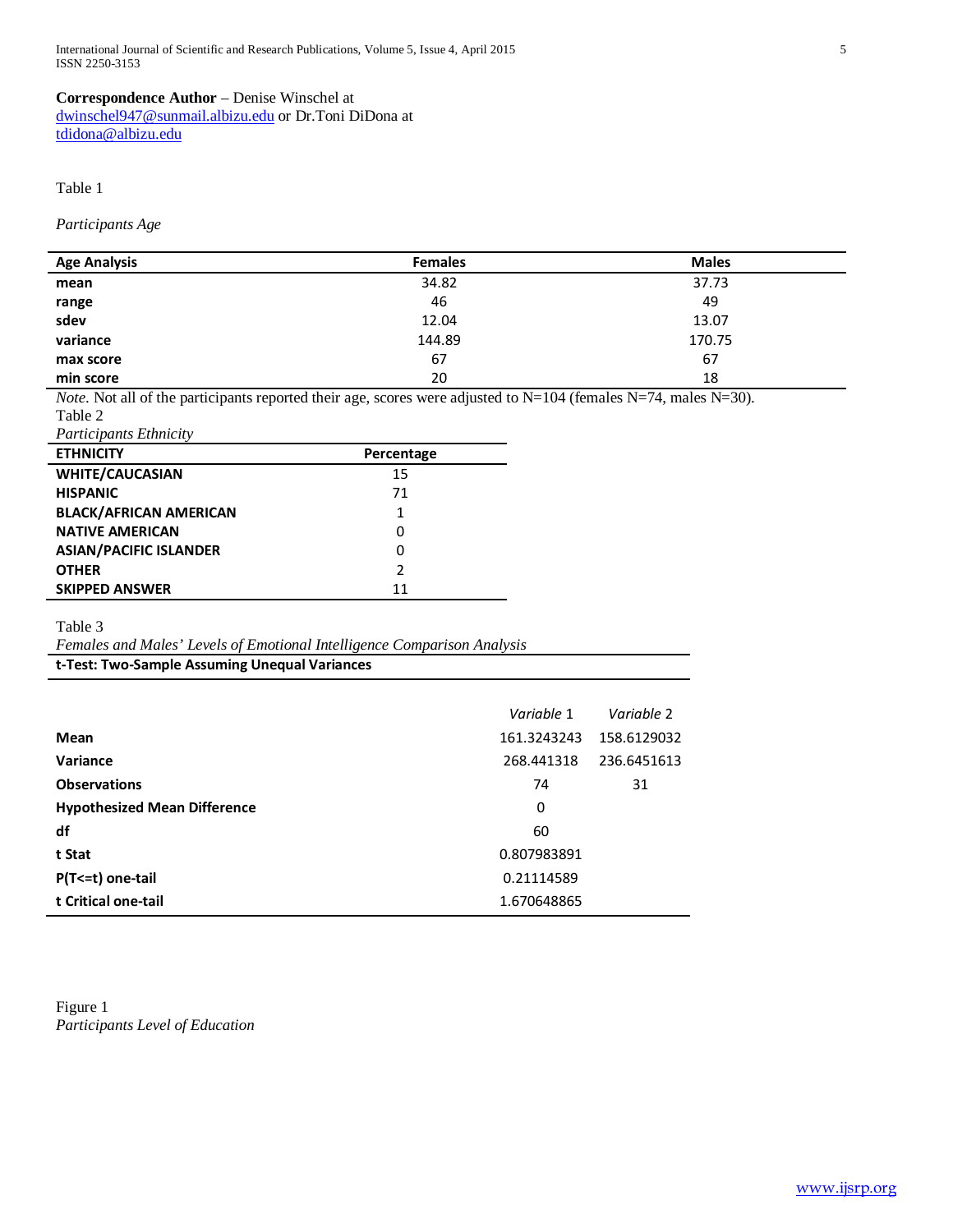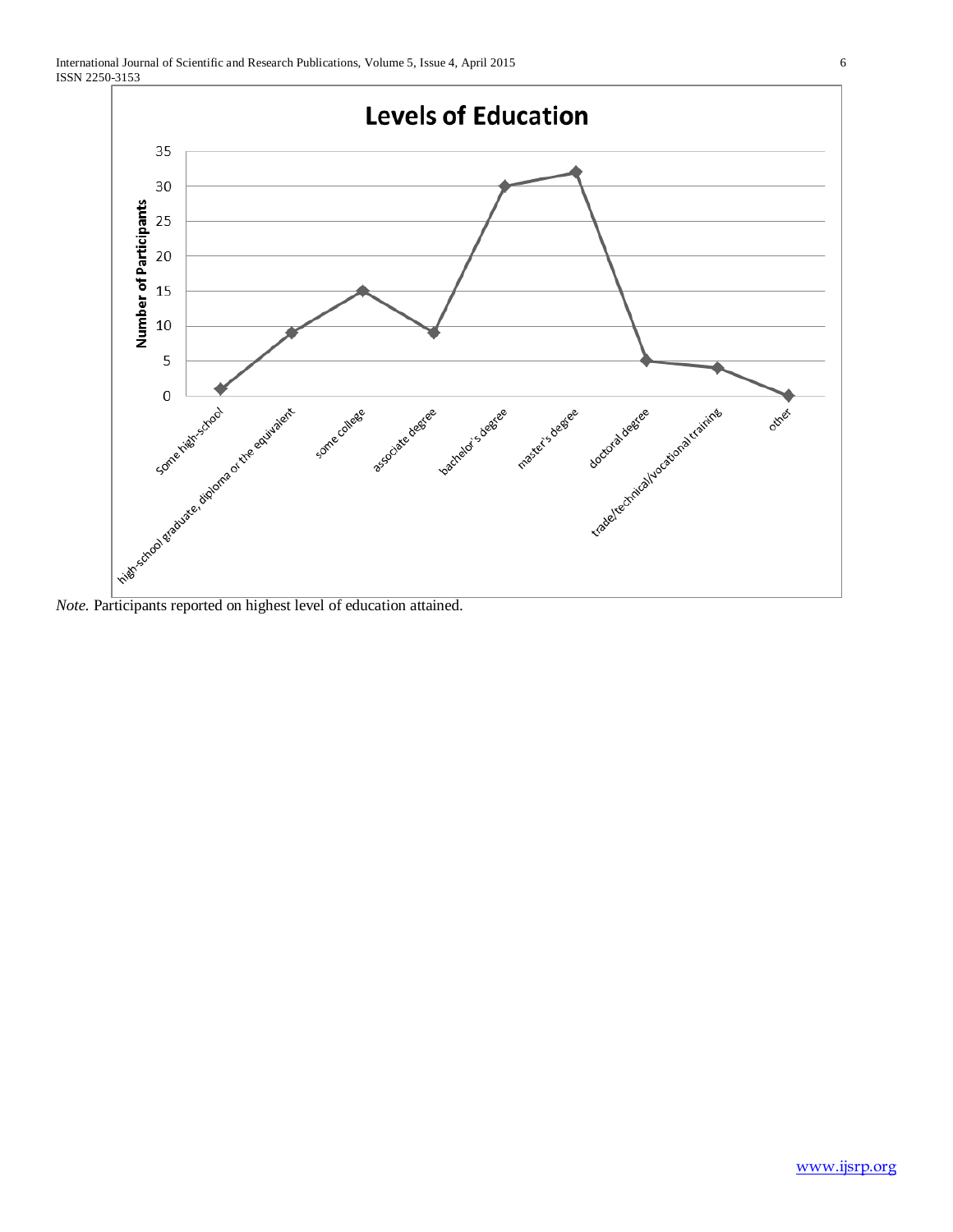## Informed Consent Form

You are being invited to participate in a research study conducted by Denise N. Winschel, a graduate student of the Industrial/Organizational Psychology Program at Carlos Albizu University. The purpose of the research is to better understand individuals' psychological reasoning and its correlation with some particular organizational related outcomes. For the purpose of this study, participants will have to be currently employed individuals over the age of 18, residing in the United States.

## What will I be asked to do as a participant?

If you decide to take part of this study, you will be asked to complete a survey intended to measure your response to presented statements. The survey will be composed of a total of 62 items, which will take approximately 15 to 20 minutes to complete.

## RISKS & BENEFITS

Other than the time and inconvenience it might cause you to complete the survey, there are no known foreseeable potential risks associated with this study.

This study will have no direct benefits to you as a participant, but it will contribute to our scientific understanding of important organizational matters. This research could help provide beneficial information to improve the success of organizations and employees.

## CONFIDENTIALITY

Any information you provide will be completely confidential, and no one, except for the researcher will have access to it. The survey will be anonymous, meaning that you will not be asked to put your name in any information you provide. The data collected will be kept on a key-locked cabinet at the researcher's office for a period of at least 5 years and at most 10 years after completion.

## PARTICIPATION

Your participation in this study is voluntary. If you feel or wish to terminate your participation in the study, you might stop or withdraw from it at any time with no penalty. There is no compensation for participating in this study.

## OPPORTUNITY TO ASK QUESTIONS

Participants seeking further clarification or information about any matter related to this study can contact researcher Denise N. Winschel at [dwinschel947@sunmail.albizu.edu](mailto:dwinschel947@sunmail.albizu.edu) or faculty supervisor, Dr.DiDona, at tdidona@albizu.edu.

## **CONSENT**

I have read and understood the above information, and my completion of the following study indicates my consent.

## **Appendix B**

PART 1 Demographic Questions Survey

Please check one answer that best describes you.

1. What is your gender?

Male \_\_\_\_ Female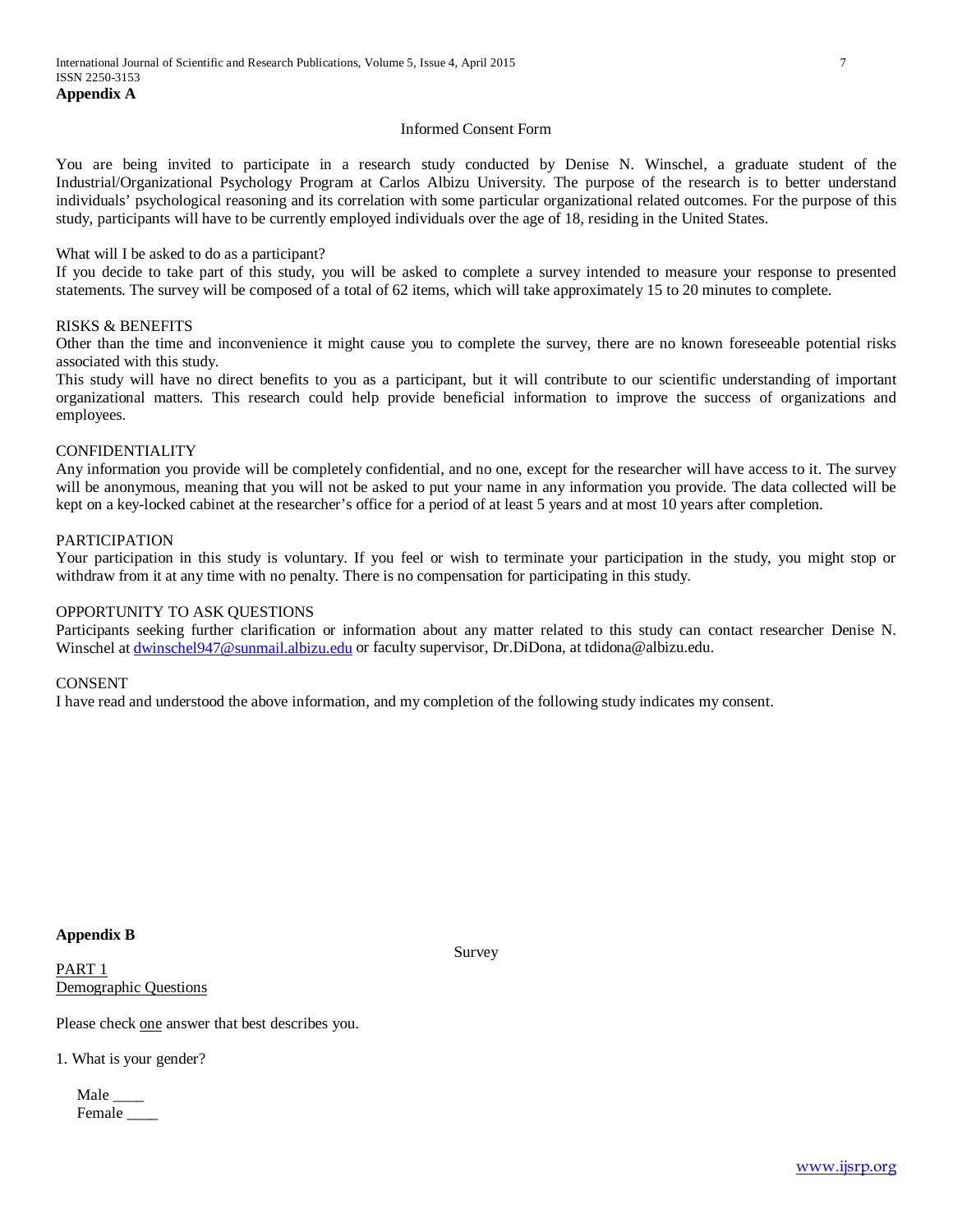International Journal of Scientific and Research Publications, Volume 5, Issue 4, April 2015 8 ISSN 2250-3153 2. What is your age? (Please write the number on the blank space).

3. How do you describe yourself?

White/Caucasian \_\_\_\_ Hispanic \_\_\_ Black or African-American \_\_\_\_ Native American Asian/ Pacific Islander \_\_\_\_ Other  $\qquad$ 

4. What is the highest level of education you have attained?

Some High-school High-school graduate, diploma or the equivalent \_\_\_\_ Some college Associate degree \_\_\_\_ Bachelor's degree \_\_\_\_ Master's degree \_\_\_\_ Doctoral degree Trade/ Technical/ Vocational Training \_\_\_\_ Other \_\_\_\_

5. What is the length of employment at you current job (please write the number on the blank space; make sure to specify if you refer to days, months, or years).

6. What is your level of employment?

Entry-level position \_\_\_\_ Managerial position \_\_\_\_ Owner or founder involved with organization \_\_\_\_ Professional Other  $\qquad$ 

7. What is your current employee status?

Part-time Full-time \_\_\_\_ Seasonal \_\_\_\_\_\_ Other  $\_\_$ 

## PART 2

Please read each statement below and indicate the extent to which the idea expressed is true or not true of you. Rate it by circling a number between 1 and 5 where the numbers mean the following:

1. Completely true 2. Mostly true 3.Neutral 4.Mostly false 5.Completely false

Please be honest with your answers, remember this survey is completely anonymous.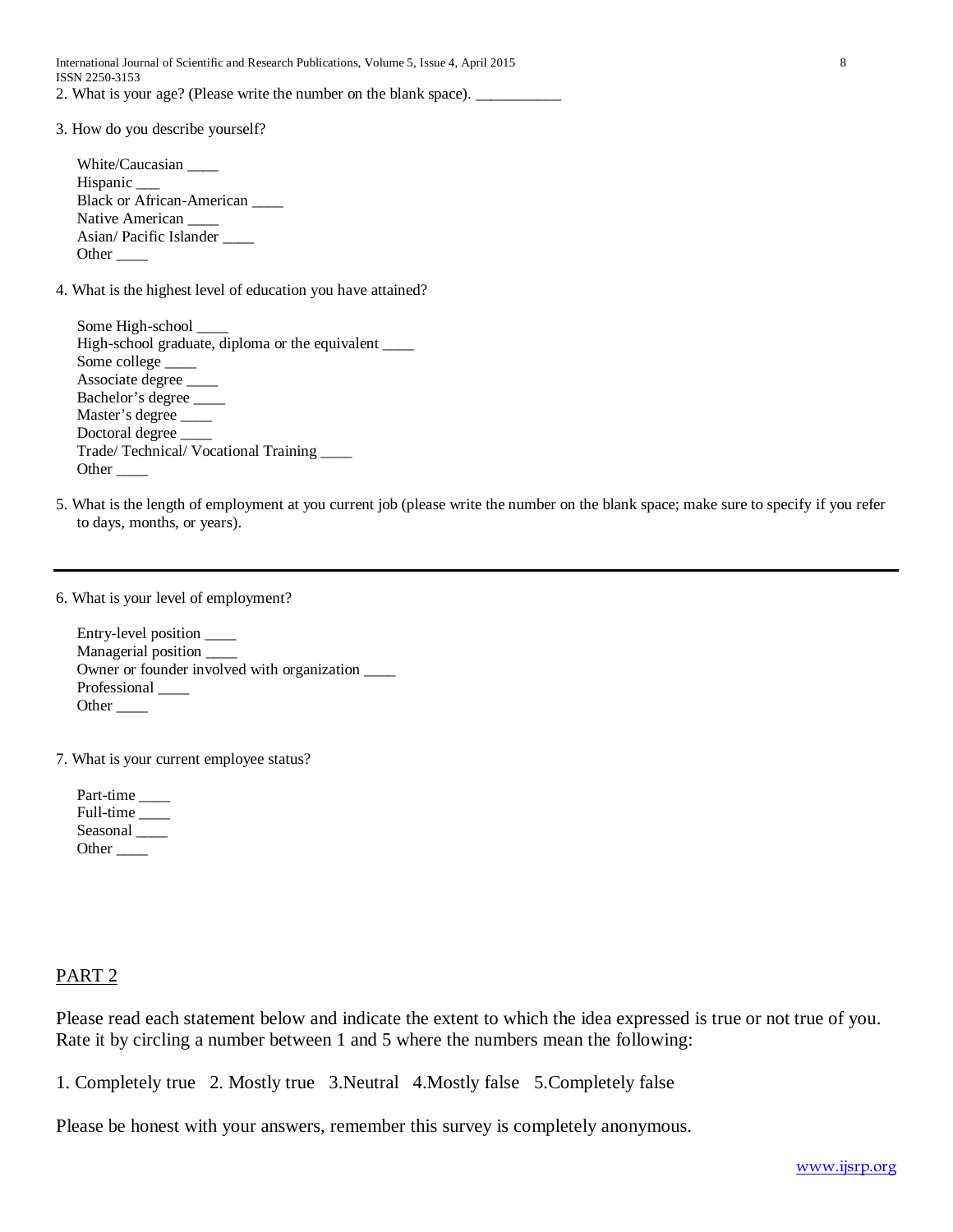|                                                                                                                  | <b>Completely</b> | <b>Mostly</b>  | <b>Neutral</b> | <b>Mostly</b>  | <b>Completely</b> |
|------------------------------------------------------------------------------------------------------------------|-------------------|----------------|----------------|----------------|-------------------|
|                                                                                                                  | true              | true           |                | false          | false             |
| 1. I am aware of my own feelings and<br>emotions.                                                                | $\mathbf{1}$      | $\overline{2}$ | 3              | $\overline{4}$ | 5                 |
| 2. I strive for a harmonious and<br>peaceful working environment.                                                | $\mathbf{1}$      | $\overline{2}$ | 3              | $\overline{4}$ | 5                 |
| 3. I put a lot of effort into succeeding,<br>regardless of the rewards I might<br>receive.                       | $\mathbf{1}$      | $\overline{2}$ | $\overline{3}$ | $\overline{4}$ | 5                 |
| 4. I consider myself an intuitive<br>person.                                                                     | $\mathbf{1}$      | $\overline{2}$ | 3              | $\overline{4}$ | 5                 |
| 5. I take constructive criticism well; I<br>feel I can learn from the feedback I<br>get.                         | $\mathbf{1}$      | 2              | 3              | $\overline{4}$ | 5                 |
| 6. I know what my goals are and I<br>work hard to achieve them.                                                  | $\mathbf{1}$      | $\overline{2}$ | 3              | $\overline{4}$ | 5                 |
| 7. I prefer not to get into arguments at<br>work, even if I feel like doing so.                                  | $\mathbf{1}$      | $\overline{2}$ | 3              | 4              | 5                 |
| 8. It is not easy for others to put me<br>down; I am strong and push myself to<br>overcome difficult situations. | $\mathbf{1}$      | $\overline{2}$ | 3              | 4              | 5                 |

|                                                                                                                                                            | Completely   | Mostly         | <b>Neutral</b> | Mostly | Completely |
|------------------------------------------------------------------------------------------------------------------------------------------------------------|--------------|----------------|----------------|--------|------------|
|                                                                                                                                                            | true         | true           |                | false  | false      |
| 9. I can sense when one of my<br>coworkers is not feeling well or<br>bothered just by looking at them or<br>exchanging a few words.                        | $\mathbf{1}$ | $\overline{2}$ | 3              | 4      | 5          |
| 10. I think carefully before I talk.                                                                                                                       | 1            | 2              | 3              | 4      | 5          |
| 11. When I am in a "bad mood" I tend<br>to blame it on others. It is hard for me<br>to recognize that sometimes I might<br>be the cause of those emotions. | $\mathbf{1}$ | $\overline{2}$ | 3              | 4      | 5          |
| 12. I prefer to transform negative<br>feelings into productive outcomes. I<br>rather focus on the good things that<br>surround me than on the bad ones.    | 1            | 2              | 3              | 4      | 5          |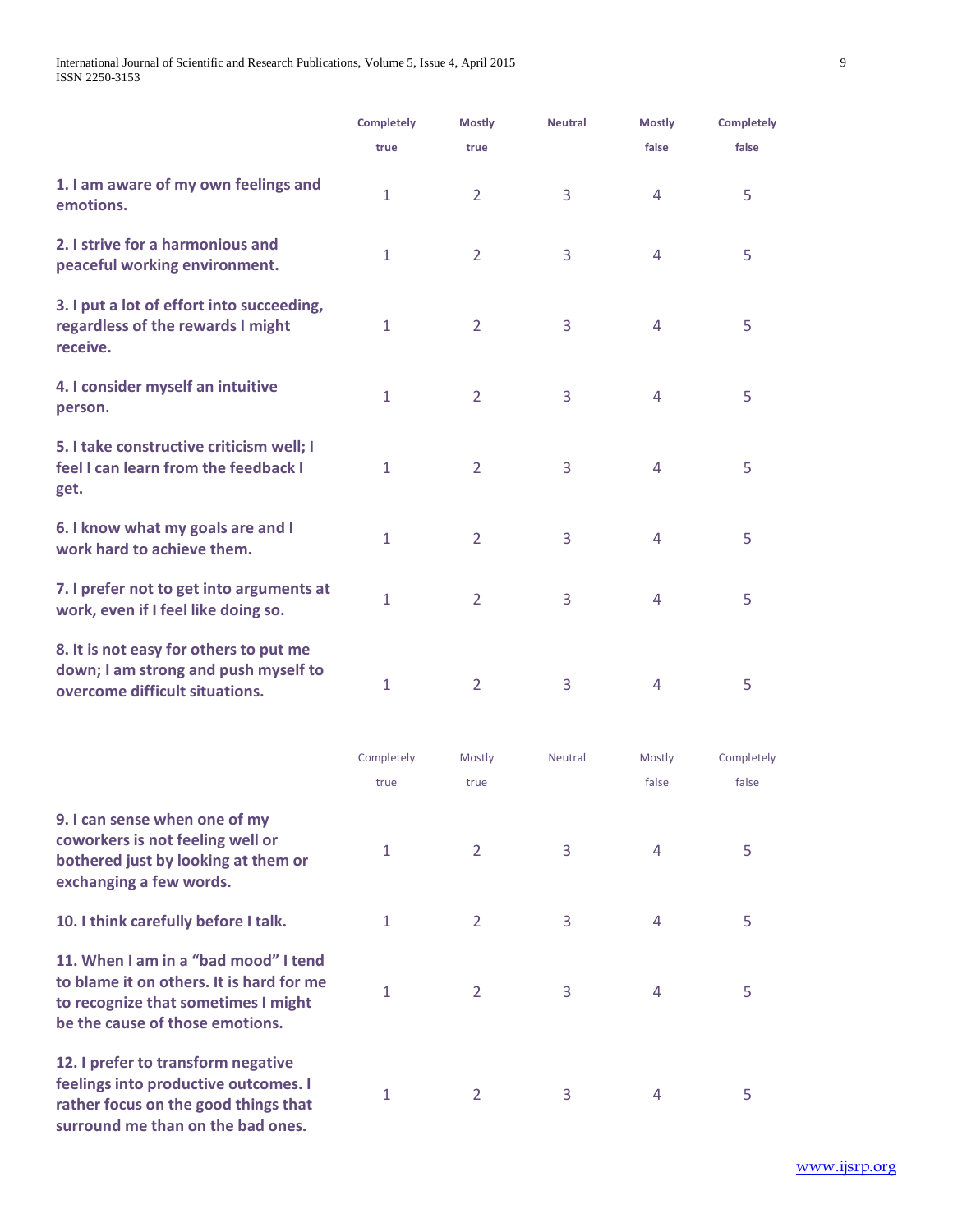International Journal of Scientific and Research Publications, Volume 5, Issue 4, April 2015 10 ISSN 2250-3153

| 13. I motivate myself to do better.                                                                                                              | $\mathbf{1}$       | $\overline{2}$ | 3              | $\overline{4}$  | 5                   |
|--------------------------------------------------------------------------------------------------------------------------------------------------|--------------------|----------------|----------------|-----------------|---------------------|
| 14. I tend to assume the worst of<br>people.                                                                                                     | 1                  | $\overline{2}$ | 3              | 4               | 5                   |
| 15. If I have a heated discussion with<br>someone, I feel I will never be able to<br>put those differences aside.                                | $\mathbf{1}$       | $\overline{2}$ | 3              | $\overline{4}$  | 5                   |
| 16. I am aware of the ramifications my<br>behaviors or impulses can have on<br>others at work.                                                   | $\mathbf{1}$       | $\overline{2}$ | 3              | 4               | 5                   |
| 17. I do not have difficulty controlling<br>my emotions; I understand there is a<br>time and place for everything.                               | $\mathbf{1}$       | 2              | 3              | $\overline{4}$  | 5                   |
| 18. When I fail I tend to get<br>discouraged and lose confidence in<br>myself.                                                                   | $\mathbf{1}$       | 2              | 3              | $\overline{4}$  | 5                   |
| 19. I like encouraging people to be<br>their best, motivation is very<br>important in the workplace.                                             | $\mathbf{1}$       | $\overline{2}$ | 3              | $\overline{4}$  | 5                   |
| 20. I feel that people use me or take<br>advantage of me.                                                                                        | $\mathbf{1}$       | $\overline{2}$ | 3              | $\overline{4}$  | 5                   |
|                                                                                                                                                  | Completely<br>true | Mostly<br>true | <b>Neutral</b> | Mostly<br>false | Completely<br>false |
| 21. My "gut feelings" often guide my<br>decisions and they usually don't let me<br>down.                                                         | $\mathbf{1}$       | 2              | 3              | $\overline{4}$  | 5                   |
| 22. If I do not like a task I have been<br>assigned to complete at work, I start<br>complaining and criticizing whoever<br>delegated that to me. | $\mathbf{1}$       | 2              | 3              | 4               | 5                   |
| 23. I need others to recognize my<br>achievements, it is hard for me to feel<br>accomplished when they don't.                                    | $\mathbf{1}$       | $\overline{2}$ | 3              | 4               | 5                   |
| 24. I consider myself a good listener; I<br>truly care about other people's<br>emotions.                                                         | $\mathbf{1}$       | 2              | 3              | $\overline{4}$  | 5                   |
| 25. If a costumer complains about my<br>company or the service provided to<br>him/her, I put my pride aside,<br>apologize and seek to solve the  | $\mathbf{1}$       | $\overline{2}$ | 3              | 4               | 5                   |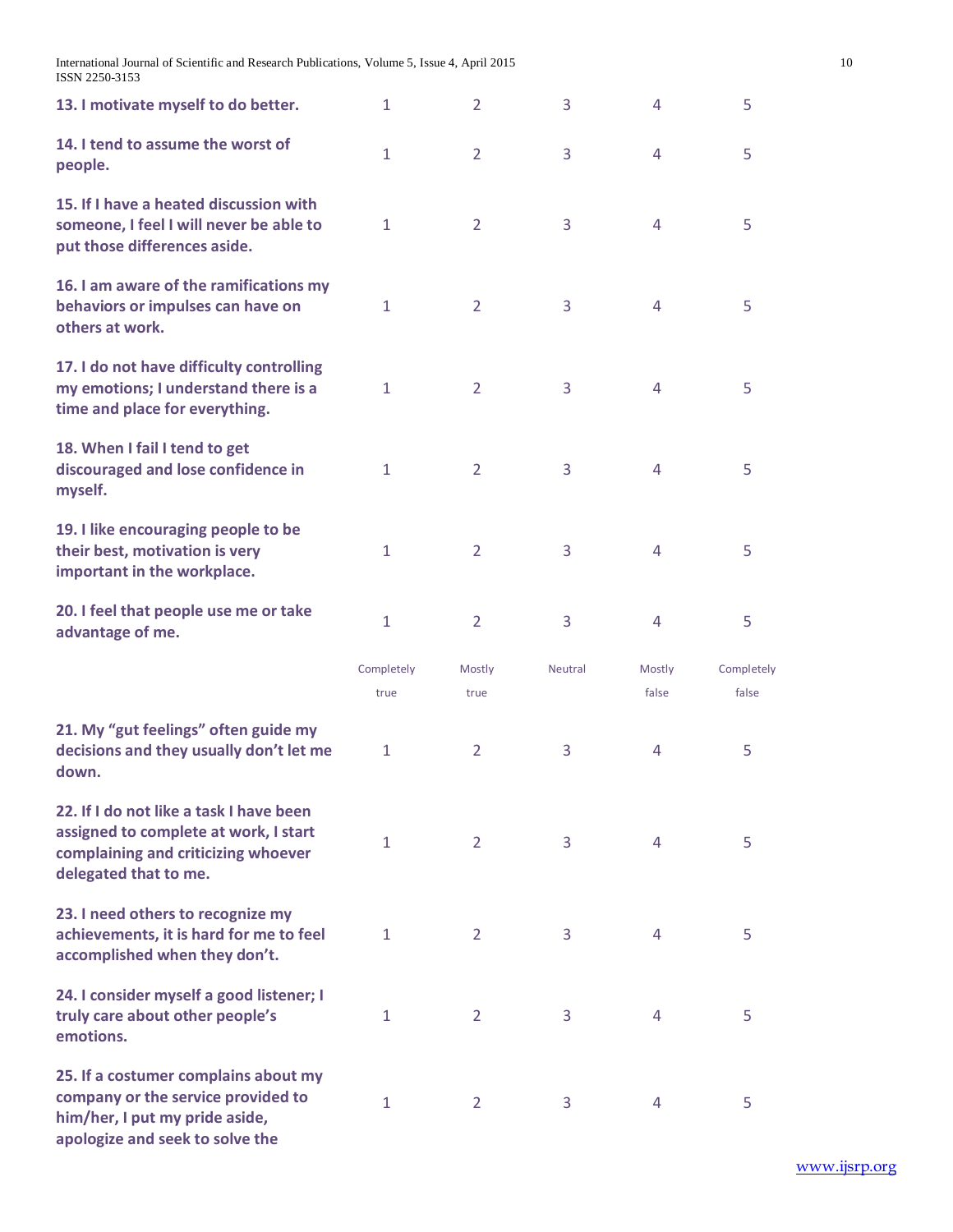| 26. It is hard for me to express my<br>feelings.                                                                   | $\mathbf{1}$       | $\overline{2}$ | 3              | $\overline{4}$  | 5                   |
|--------------------------------------------------------------------------------------------------------------------|--------------------|----------------|----------------|-----------------|---------------------|
| 27. I make comments I later regret.                                                                                | $\mathbf{1}$       | $\overline{2}$ | 3              | $\overline{4}$  | 5                   |
| 28. I welcome new projects, I enjoy<br>taking challenges.                                                          | $\mathbf{1}$       | $\overline{2}$ | 3              | 4               | 5                   |
| 29. I am not naive; I can easily read<br>people's real motives behind their<br>actions.                            | $\mathbf{1}$       | $\overline{2}$ | 3              | $\overline{4}$  | 5                   |
| 30. If I have a chance to cooperate<br>with a coworker or someone who<br>needs assistance, I will certainly do it. | $\mathbf{1}$       | $\overline{2}$ | 3              | $\overline{4}$  | 5                   |
| 31. I often do not know how to handle<br>myself around people I do not feel<br>comfortable with.                   | $\mathbf{1}$       | $\overline{2}$ | 3              | 4               | 5                   |
| 32. I lose my temper rather quickly.                                                                               | $\mathbf{1}$       | $\overline{2}$ | $\overline{3}$ | $\overline{4}$  | 5                   |
|                                                                                                                    | Completely<br>true | Mostly<br>true | <b>Neutral</b> | Mostly<br>false | Completely<br>false |
| .                                                                                                                  |                    |                |                |                 |                     |

| 33. I have a hard time pushing myself<br>to start working on something difficult<br>or unpleasant.                               | $\mathbf{1}$ | $\overline{2}$ | 3 | 4 | 5 |
|----------------------------------------------------------------------------------------------------------------------------------|--------------|----------------|---|---|---|
| 34. I don't have time for other<br>people's problem; I have enough on<br>my plate already.                                       | 1            | $\overline{2}$ | 3 | 4 | 5 |
| 35. I show respect for other people's<br>opinion, even when I do not agree<br>with them.                                         | 1            | 2              | 3 | 4 | 5 |
| 36. I know myself well enough to be<br>able to focus on the abilities I have<br>that will benefit an organization or my<br>team. | 1            | $\overline{2}$ | 3 | 4 | 5 |
| 37. I tend to overanalyze what others<br>say to me, finding problems that don't<br>really exist.                                 | 1            | $\overline{2}$ | 3 | 4 | 5 |
| 38. I am optimistic.                                                                                                             | 1            | 2              | 3 | 4 | 5 |
| 39. People confide in me, I am                                                                                                   | 1            | $\overline{2}$ | 3 | 4 | 5 |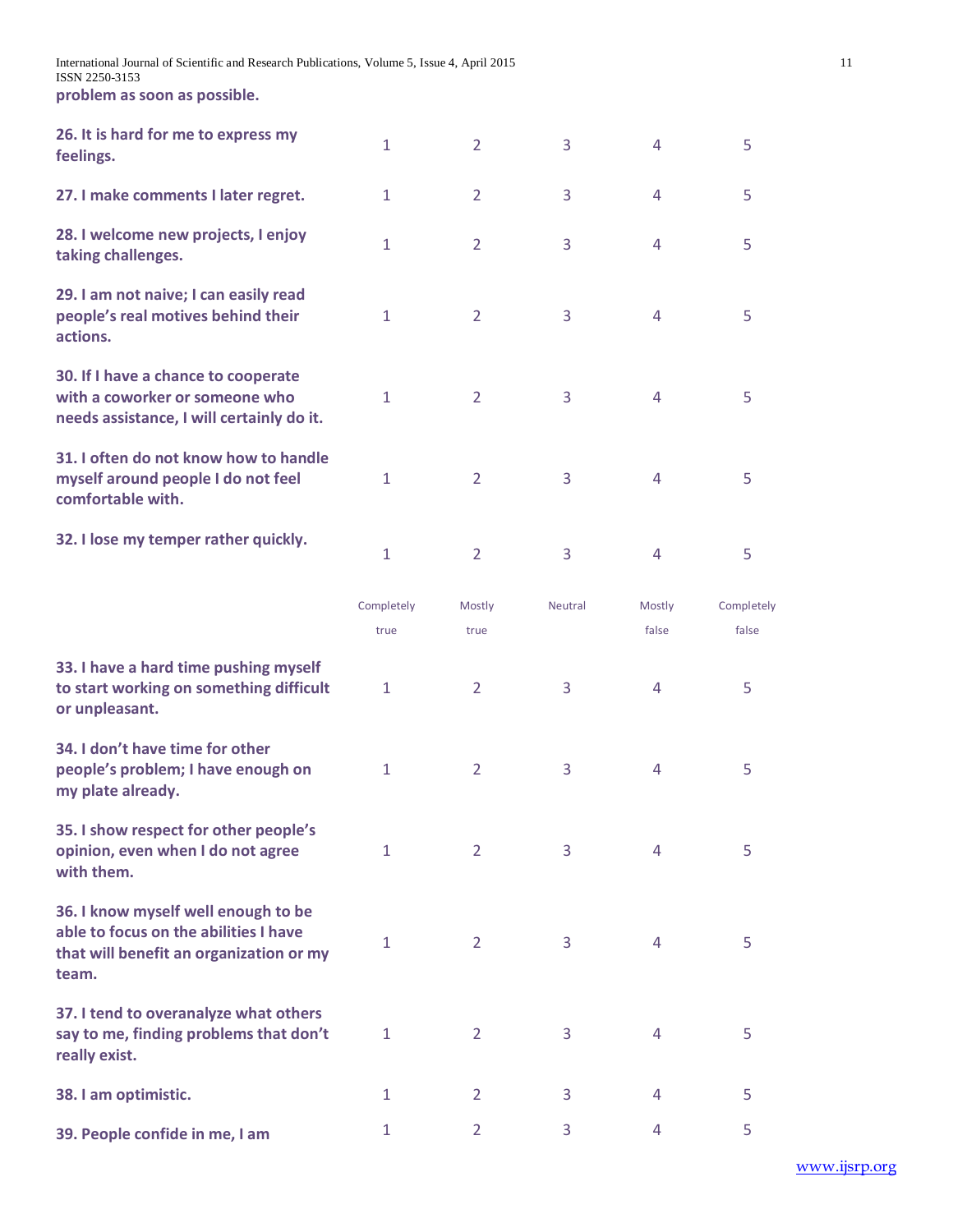International Journal of Scientific and Research Publications, Volume 5, Issue 4, April 2015 12 ISSN 2250-3153

**trustworthy and non-judgmental.** 

| 40. I consider effective communication<br>an essential tool to success.                                                                               | $\mathbf{1}$       | $\overline{2}$ | 3       | $\overline{4}$  | 5                   |
|-------------------------------------------------------------------------------------------------------------------------------------------------------|--------------------|----------------|---------|-----------------|---------------------|
| 41. I desire to remain part of the<br>organization I currently work for.                                                                              | $\mathbf{1}$       | $\overline{2}$ | 3       | $\overline{4}$  | 5                   |
| 42. I understand that quitting my job<br>will not only affect me, but my<br>employer as well.                                                         | $\mathbf 1$        | $\overline{2}$ | 3       | $\overline{4}$  | 5                   |
| 43. I feel I have an obligation to exert<br>effort on behalf of my organization.                                                                      | $\mathbf{1}$       | $\overline{2}$ | 3       | $\overline{4}$  | 5                   |
| 44. I enjoy working where I do, and I<br>take pride for the organization.                                                                             | $\mathbf{1}$       | $\overline{2}$ | 3       | $\overline{4}$  | 5                   |
| 45. I never show up late for work.                                                                                                                    | $\mathbf{1}$       | $\overline{2}$ | 3       | $\overline{4}$  | 5                   |
|                                                                                                                                                       | Completely<br>true | Mostly<br>true | Neutral | Mostly<br>false | Completely<br>false |
| 46. When I commit to a job, I believe it<br>is my duty to give my best.                                                                               | $\mathbf{1}$       | $\overline{2}$ | 3       | $\overline{4}$  | 5                   |
| 47. I am very involved with everything<br>that goes on at my organization.                                                                            | $\mathbf{1}$       | $\overline{2}$ | 3       | $\overline{4}$  | 5                   |
| 48. Even If an organization has been<br>great to me, I would not think twice<br>about leaving them if a better<br>opportunity is presented to me.     | $\mathbf{1}$       | $\overline{2}$ | 3       | $\overline{4}$  | 5                   |
| 49. I can't afford to lose my job.                                                                                                                    | 1                  | $\overline{2}$ | 3       | $\overline{4}$  | 5                   |
| 50. If I see an organization is investing<br>a lot of resources and trust on me, I<br>believe it is my moral obligation to<br>actively respond to it. | $\mathbf{1}$       | $\overline{2}$ | 3       | 4               | 5                   |
| 51. A lot of things often interfere with<br>my working schedule and I feel I have<br>no other option but to be absent.                                | $\mathbf{1}$       | $\overline{2}$ | 3       | 4               | 5                   |
| 52. My job is one of my priorities.                                                                                                                   | 1                  | $\overline{2}$ | 3       | 4               | 5                   |
| 53. Sometimes I feel I don't belong in<br>the organization I work for.                                                                                | $\mathbf{1}$       | 2              | 3       | 4               | 5                   |
| 54. I am not willing to go the extra                                                                                                                  | $\mathbf{1}$       | $\overline{2}$ | 3       | 4               | 5                   |